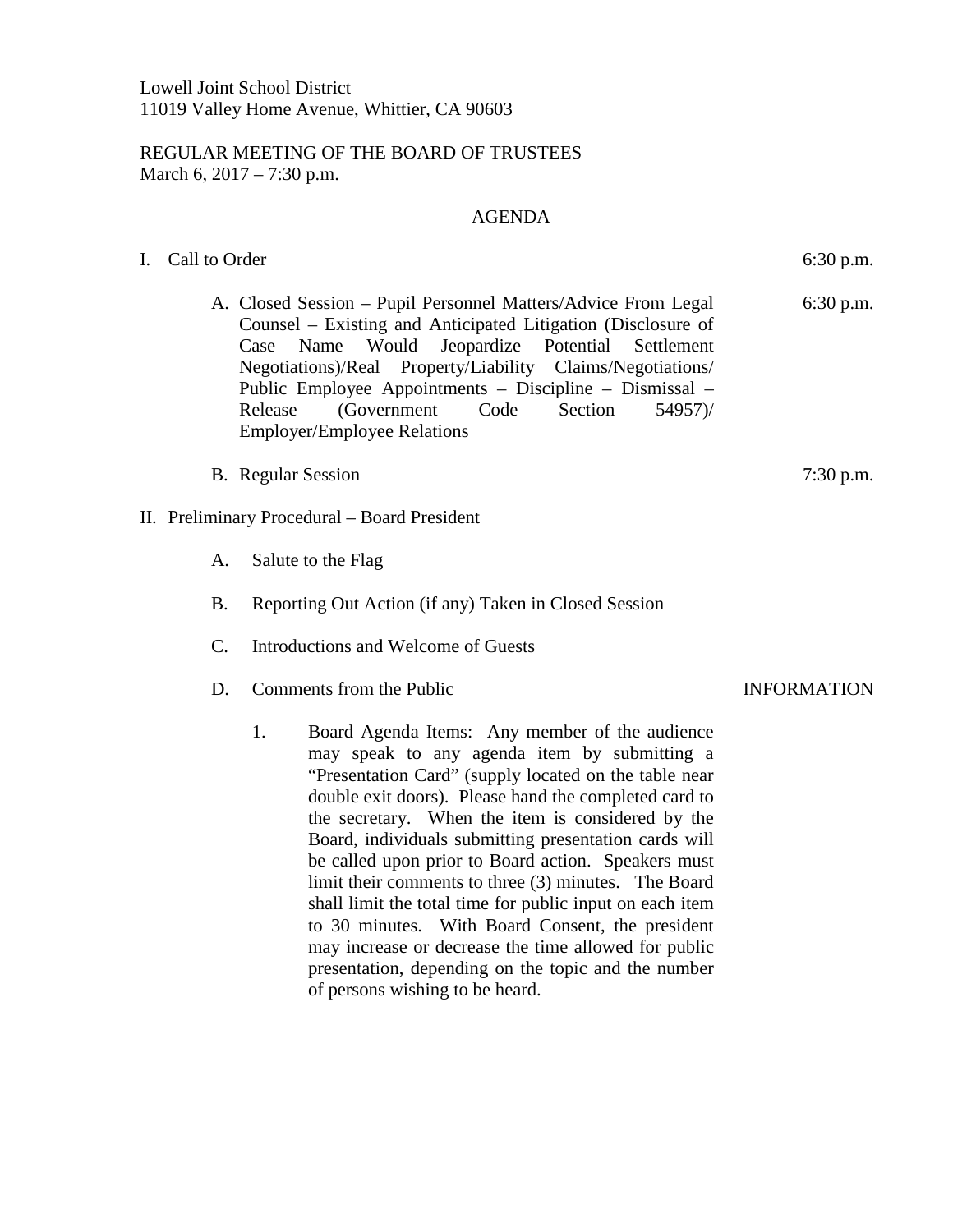|      |                              | 2.<br>Topics Not on Agenda: Anyone in attendance may<br>address any issue by following the same identification<br>process as shown in II-D-1 above. Since the Board<br>cannot take action on items which are not on the<br>agenda, such items will be referred to the<br>Superintendent for handling. Individuals interested in<br>speaking to items which are not on the agenda will be<br>called upon under Item III. |                                      |  |  |  |
|------|------------------------------|-------------------------------------------------------------------------------------------------------------------------------------------------------------------------------------------------------------------------------------------------------------------------------------------------------------------------------------------------------------------------------------------------------------------------|--------------------------------------|--|--|--|
|      | Ε.                           | Acknowledgement of Correspondence to the Board                                                                                                                                                                                                                                                                                                                                                                          | <b>INFORMATION</b>                   |  |  |  |
|      | F.                           | Approval of Agenda                                                                                                                                                                                                                                                                                                                                                                                                      | <b>ACTION</b>                        |  |  |  |
|      | G.                           | Approval of Minutes from the February 6, 2017,<br>and February 16, 2017, Board Meeting                                                                                                                                                                                                                                                                                                                                  | <b>ACTION</b>                        |  |  |  |
| III. |                              | Topics Not on the Agenda                                                                                                                                                                                                                                                                                                                                                                                                |                                      |  |  |  |
| IV.  |                              | Reports                                                                                                                                                                                                                                                                                                                                                                                                                 | <b>INFORMATION</b>                   |  |  |  |
|      | A.                           | Timely Information from Board and Superintendent –<br><b>Board President</b>                                                                                                                                                                                                                                                                                                                                            |                                      |  |  |  |
|      | <b>B.</b>                    | <b>School Reports</b>                                                                                                                                                                                                                                                                                                                                                                                                   |                                      |  |  |  |
|      |                              | (School Reports will be the First Meeting of the Month)                                                                                                                                                                                                                                                                                                                                                                 |                                      |  |  |  |
| V.   |                              | Business Services - Andrea Reynolds                                                                                                                                                                                                                                                                                                                                                                                     |                                      |  |  |  |
|      | A.                           | Presentation of Second Interim Report 2016/17                                                                                                                                                                                                                                                                                                                                                                           | <b>INFORMATION/</b><br><b>ACTION</b> |  |  |  |
| VI.  | Human Resources - Jim Coombs |                                                                                                                                                                                                                                                                                                                                                                                                                         |                                      |  |  |  |
|      | A.                           | Resolution 2016/17 No. 684 to Release and Non-Reelect<br><b>Temporary Certificated Employees</b>                                                                                                                                                                                                                                                                                                                        | <b>ACTION/</b><br>(RESOLUTION)       |  |  |  |
| VII. |                              | General – Jim Coombs                                                                                                                                                                                                                                                                                                                                                                                                    |                                      |  |  |  |
|      |                              | A. Approval of "Certification of Signatures"                                                                                                                                                                                                                                                                                                                                                                            | <b>ACTION</b>                        |  |  |  |
|      |                              | B. Election of One Member to Serve on the Board of<br>Directors of the Lowell Joint Education Foundation                                                                                                                                                                                                                                                                                                                | <b>ACTION</b>                        |  |  |  |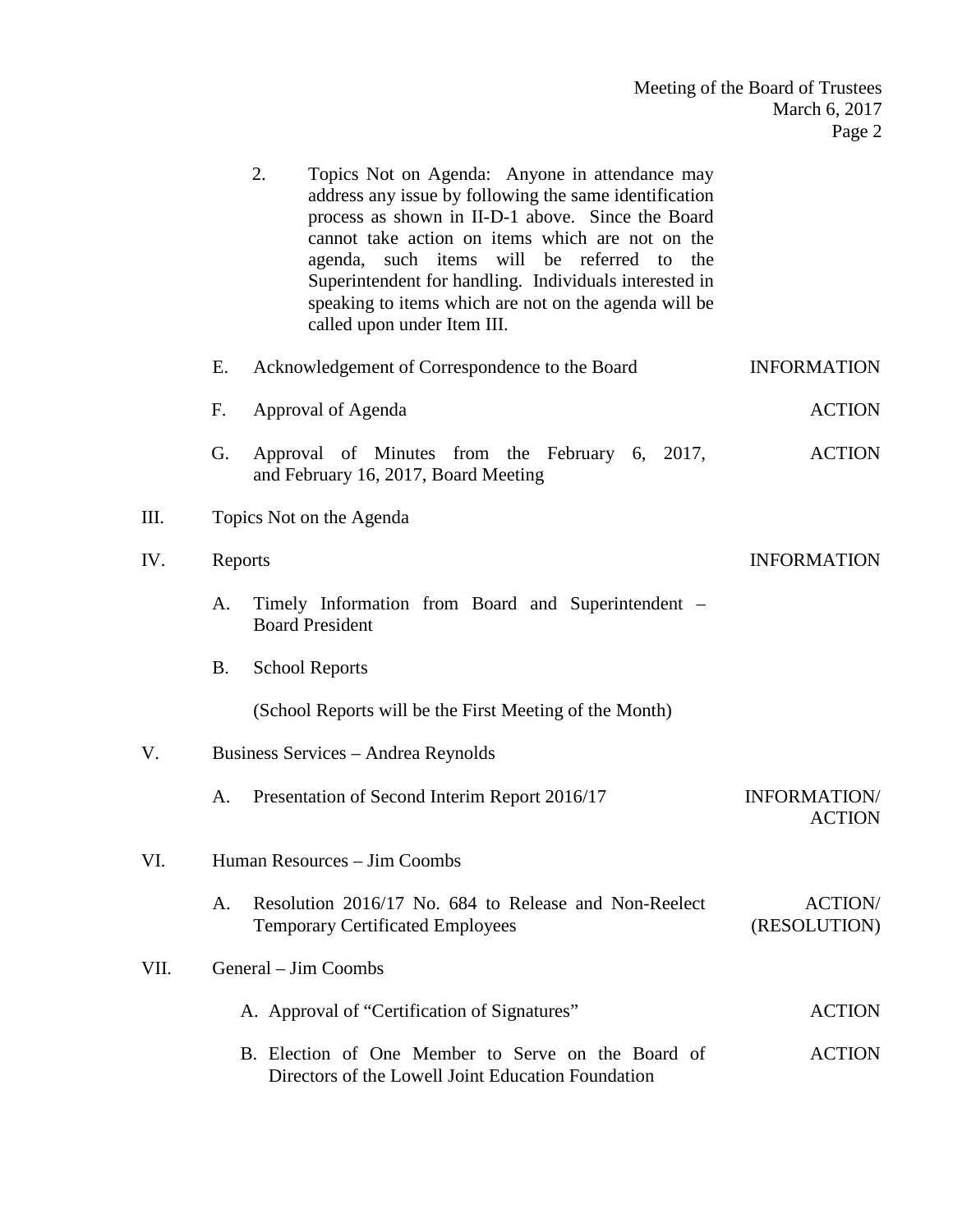## VIII. Curriculum/Instruction – Sheri McDonald

No Items Except on Consent Calendar.

### IX. Consent Calendar

Action by the Board in adoption of the "Consent Calendar" means that all items appearing in this section are adopted by one single motion, unless a Member of the Board or the Superintendent requests that any such item be removed from the "Consent Calendar" and voted upon separately. Generally, "Consent Calendar" items are enacted upon in one action to conserve time and permit focus on other-than-routine matters.

A. Business Services – Andrea Reynolds

| 1. | Purchase Order Report 2016/17 #8                                                                           | <b>ACTION/</b> |
|----|------------------------------------------------------------------------------------------------------------|----------------|
|    |                                                                                                            | (RATIFICATION) |
| 2. | Warrant Listing Report 2016/17 #8                                                                          | <b>ACTION/</b> |
|    |                                                                                                            | (RATIFICATION) |
| 3. | Resolution $2016/17$ SI #001<br>$-006$<br><b>Budget</b>                                                    | <b>ACTION/</b> |
|    | Adjustments                                                                                                | (RESOLUTION)   |
| 4. | Approval of Amended Agreement with Options for<br>Learning to Add a Portable to Olita Elementary           | <b>ACTION</b>  |
|    | School                                                                                                     |                |
| 5. | Approval of Agreement with Magic Jump Rentals,                                                             | <b>ACTION/</b> |
|    | Inc., to Provide Inflatables for Rancho-Starbuck<br>Intermediate School Boot Camp                          | (RATIFICATION) |
| 6. | Approval of Agreement with Orange Unified School<br><b>District for Additional Transportation Services</b> | <b>ACTION</b>  |
| 7. | Approval of Interfund Transfer of \$100,000 in<br>2016/17 Fiscal Year from Fund 40 to Fund 14              | <b>ACTION</b>  |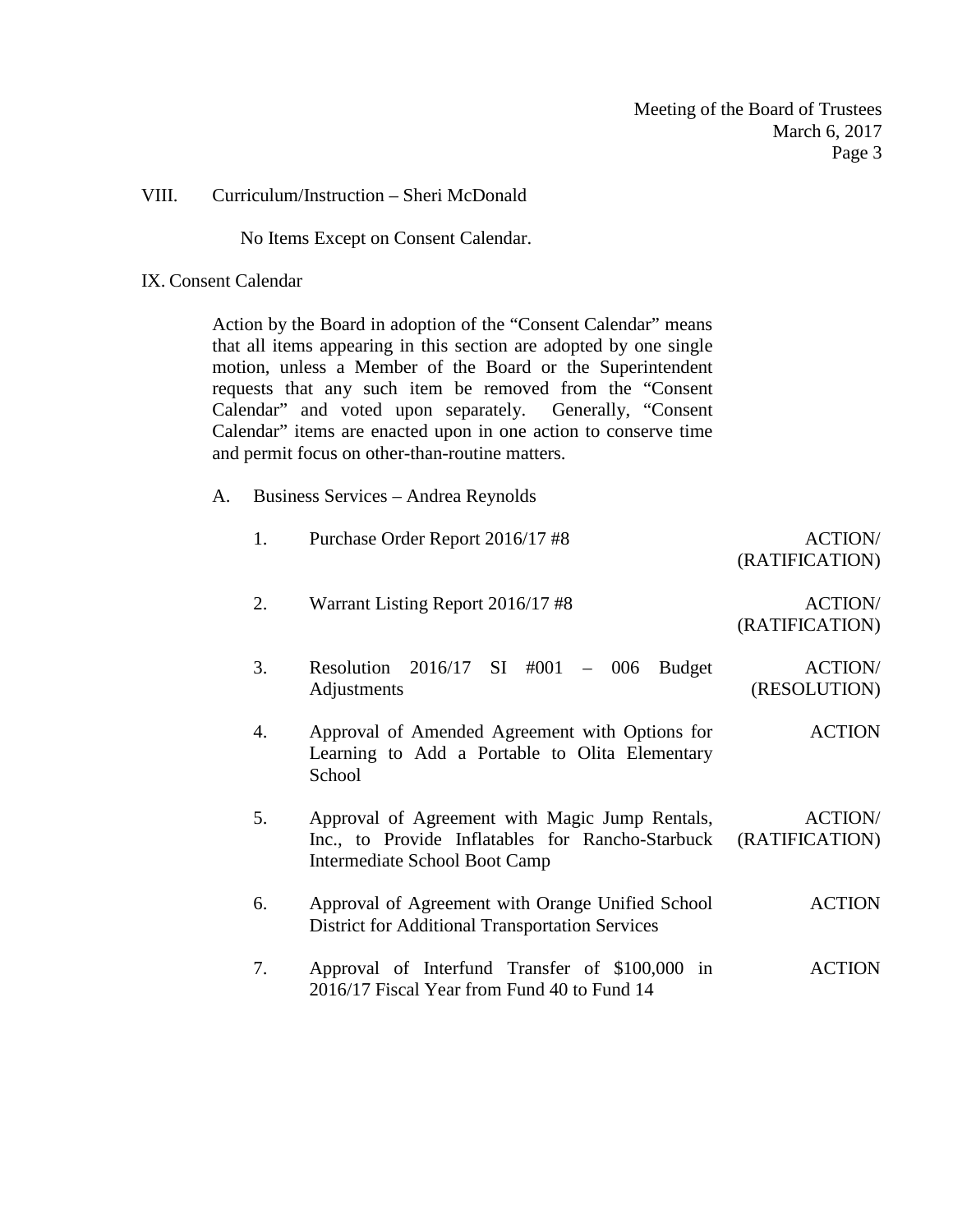Meeting of the Board of Trustees March 6, 2017 Page 4

B. Human Resources – Jim Coombs

| 1. | Employer-Employee Relations/Personnel Report         | <b>ACTION/</b> |  |
|----|------------------------------------------------------|----------------|--|
|    | 2016/17 #8 Which Includes Hiring, Resignations,      | (RATIFICATION) |  |
|    | Contract Adjustments, and Retirements for            |                |  |
|    | Certificated, Classified, and Confidential Employees |                |  |

- C. General Jim Coombs
	- 1. Approval of Contract with Christine Majors, Psychologist Inc., to Provide an Independent Educational Evaluation for the 2016/17 School Year ACTION/ (RATIFICATION)
	- 2. Approval of Contract with Creative Behavior Interventions to Provide an Independent Educational Evaluation for the 2016/17 School Year ACTION/ (RATIFICATION)
	- 3. Approval of Contract with Susanne M. Smith, Inc., to Provide an Independent Educational Evaluation for the 2016/17 School Year ACTION/ (RATIFICATION)
- D. Curriculum/Instruction Sheri McDonald

| 1. |                                                  |  |  |  | Approval of Consultant Agreement with |  |  | <b>ACTION</b> |
|----|--------------------------------------------------|--|--|--|---------------------------------------|--|--|---------------|
|    | Bozemanscience.com, Inc., to Provide Next        |  |  |  |                                       |  |  |               |
|    | Generation Science Standards (NGSS) Workshop for |  |  |  |                                       |  |  |               |
|    | Teachers at Rancho Starbuck Intermediate School  |  |  |  |                                       |  |  |               |

- 2. Approval of Consultant Agreement with Christy Lane Enterprises to Provide Dare to Dance Assembly at El Portal Elementary School on May 24, 2017 ACTION
- 3. Approval of Consultant Agreement with Nan Alvarez-Gray from Biola University Counseling Center to Provide a Parent Education Program Entitled "Love and Logic" ACTION

# X. Board Member/Superintendent Comments INFORMATION

XI. Adjournment ADJOURNMENT

Recess and/or closed session to be called at the discretion of the Board. Meetings of the Board shall adjourn at or before 11:00 p.m. unless approved by a majority vote of the Board.